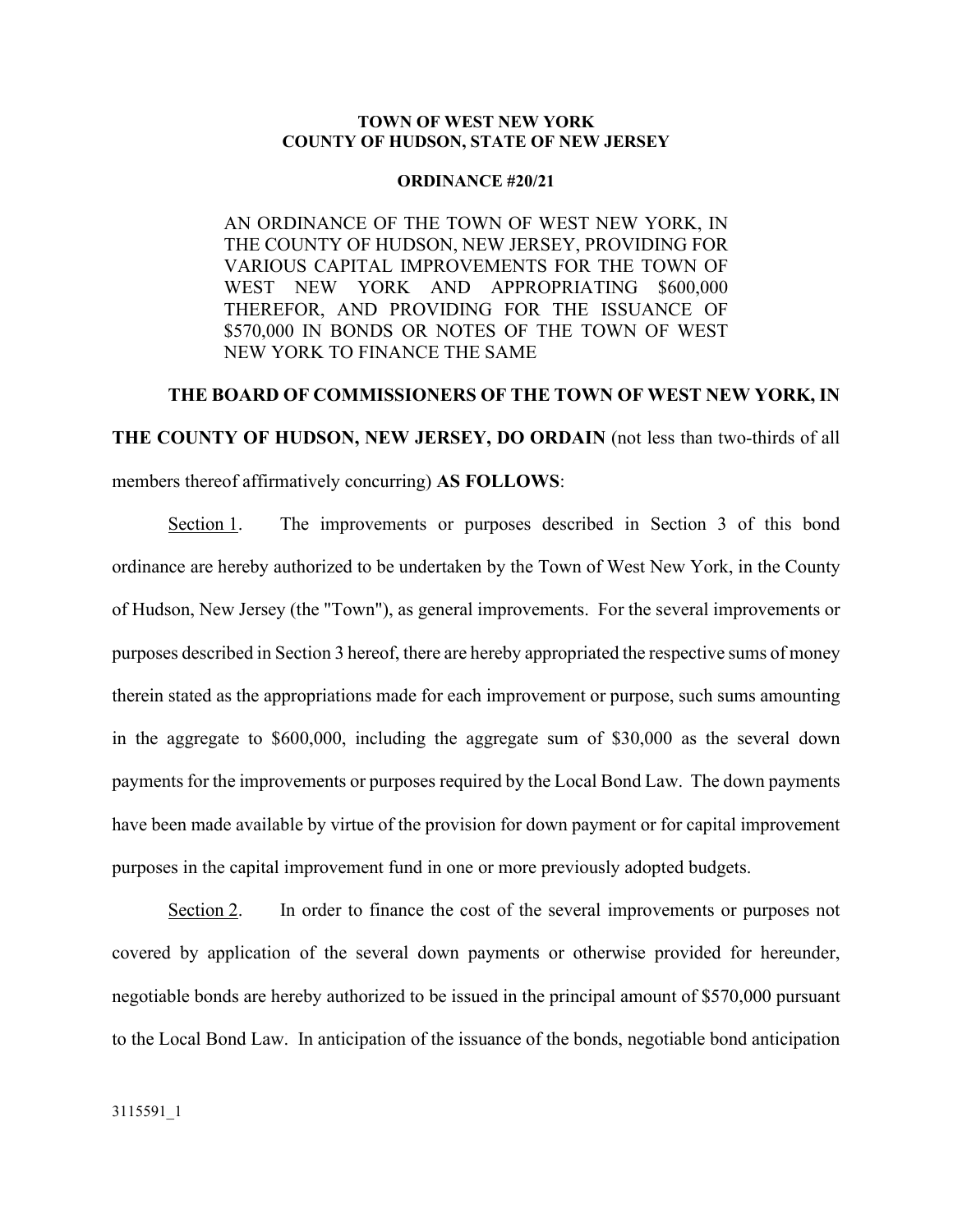notes are hereby authorized to be issued pursuant to and within the limitations prescribed by the

Local Bond Law.

Section 3. The several improvements hereby authorized and the several purposes for which the bonds are to be issued, the estimated cost of each improvement and the appropriation therefor, the maximum amount of bonds or notes to be issued for each improvement and the period of usefulness of each improvement are as follows:

(a) Purpose: Reconstruction and capital repairs as a result of damage from Tropical Storm Ida, including, without limitation, repair of  $67<sup>th</sup>$  Street sink hole, Port Imperial walkway stabilization, slope stabilization at pool and boiler replacement in Town Hall, and including all work and materials necessary therefore or incidental thereto.

| Appropriation and Estimated Cost:           | \$569,000 |
|---------------------------------------------|-----------|
| <b>Amount of Down Payment:</b>              | \$28,450  |
| Estimated Maximum amount of Bonds or Notes: | \$540,550 |
| Period or Average Period of Usefulness:     | 15 years  |

(b) Purpose: Acquisition of sports utility vehicle and the original apparatus and equipment in connection therewith for the Police Departmentand including all work and materials necessary therefore or incidental thereto.

| Appropriation and Estimated Cost:           | \$31,000 |
|---------------------------------------------|----------|
| <b>Amount of Down Payment:</b>              | \$1,550  |
| Estimated Maximum amount of Bonds or Notes: | \$29,450 |
| Period or Average Period of Usefulness:     | 5 years  |

(c) The maximum amount of bonds or notes to be issued for the several improvements

or purposes is as stated in Section 2 hereof.

(d) The estimated cost of the several improvements or purposes is equal to the amount of the appropriation herein made therefor.

Section 4. All bond anticipation notes issued hereunder shall mature at such times as may be determined by the Chief Financial Officer; provided that no note shall mature later than one year from its date. The notes shall bear interest at such rate or rates and be in such form as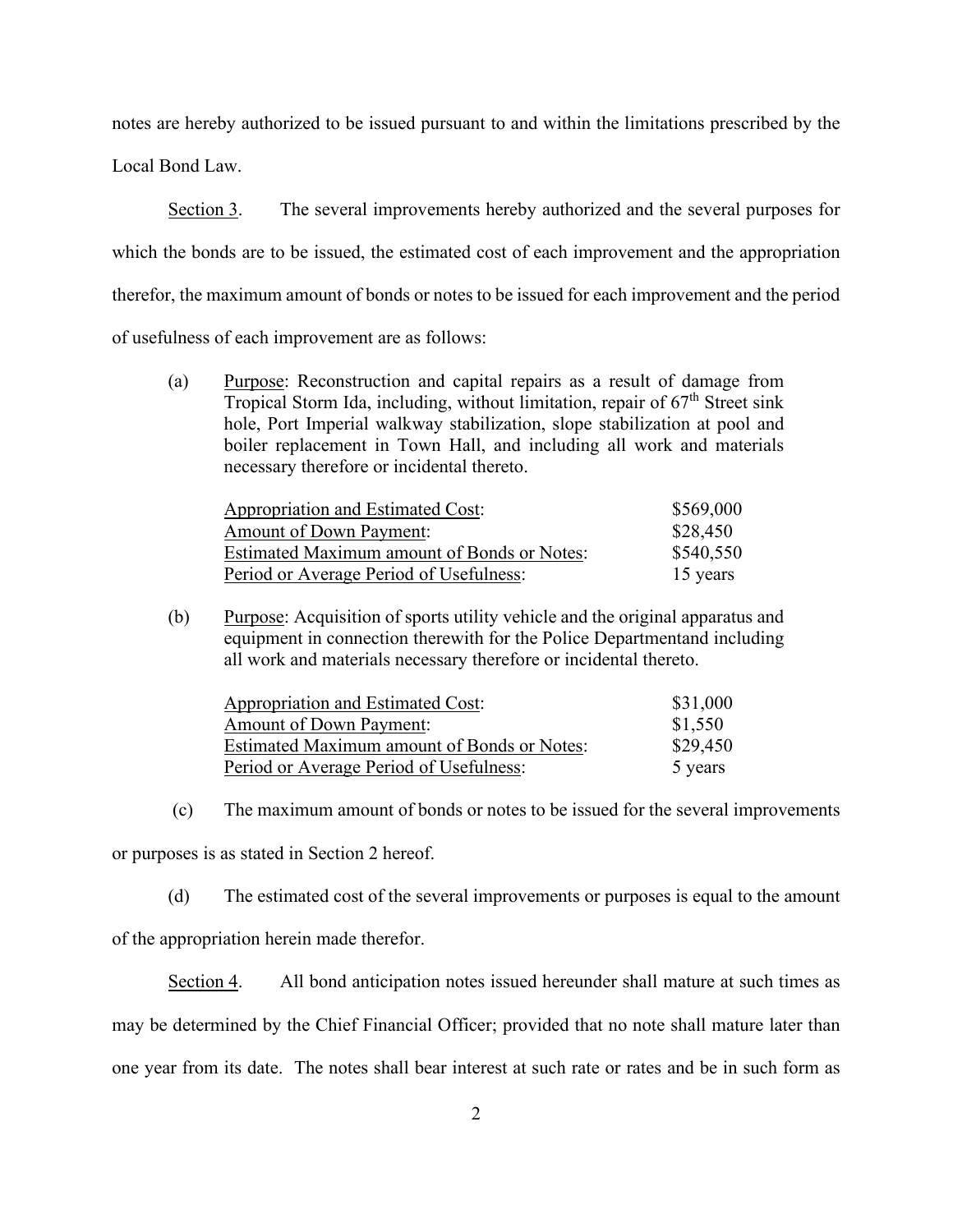may be determined by the Chief Financial Officer. The Chief Financial Officer shall determine all matters in connection with notes issued pursuant to this bond ordinance, and the Chief Financial Officer's signature upon the notes shall be conclusive evidence as to all such determinations. All notes issued hereunder may be renewed from time to time subject to the provisions of the Local Bond Law. The Chief Financial Officer is hereby authorized to sell part or all of the notes from time to time at public or private sale and to deliver them to the purchasers thereof upon receipt of payment of the purchase price plus accrued interest from their dates to the date of delivery thereof. The Chief Financial Officer is directed to report in writing to the governing body at the meeting next succeeding the date when any sale or delivery of the notes pursuant to this bond ordinance is made. Such report must include the amount, the description, the interest rate and the maturity schedule of the notes sold, the price obtained and the name of the purchaser.

Section 5. The capital budget or temporary capital budget (as applicable) of the Town is hereby amended to conform with the provisions of this bond ordinance to the extent of any inconsistency herewith. In the event of any such inconsistency and amendment, the resolution in the form promulgated by the Local Finance Board showing full detail of the amended capital budget or amended temporary capital budget (as applicable) and capital program as approved by the Director of the Division of Local Government Services is on file with the Town Clerk and is available there for public inspection.

Section 6. The following additional matters are hereby determined, declared, recited and stated:

(a) The several improvements or purposes described in Section 3 of this bond ordinance are not current expenses. They are improvements or purposes the Town may lawfully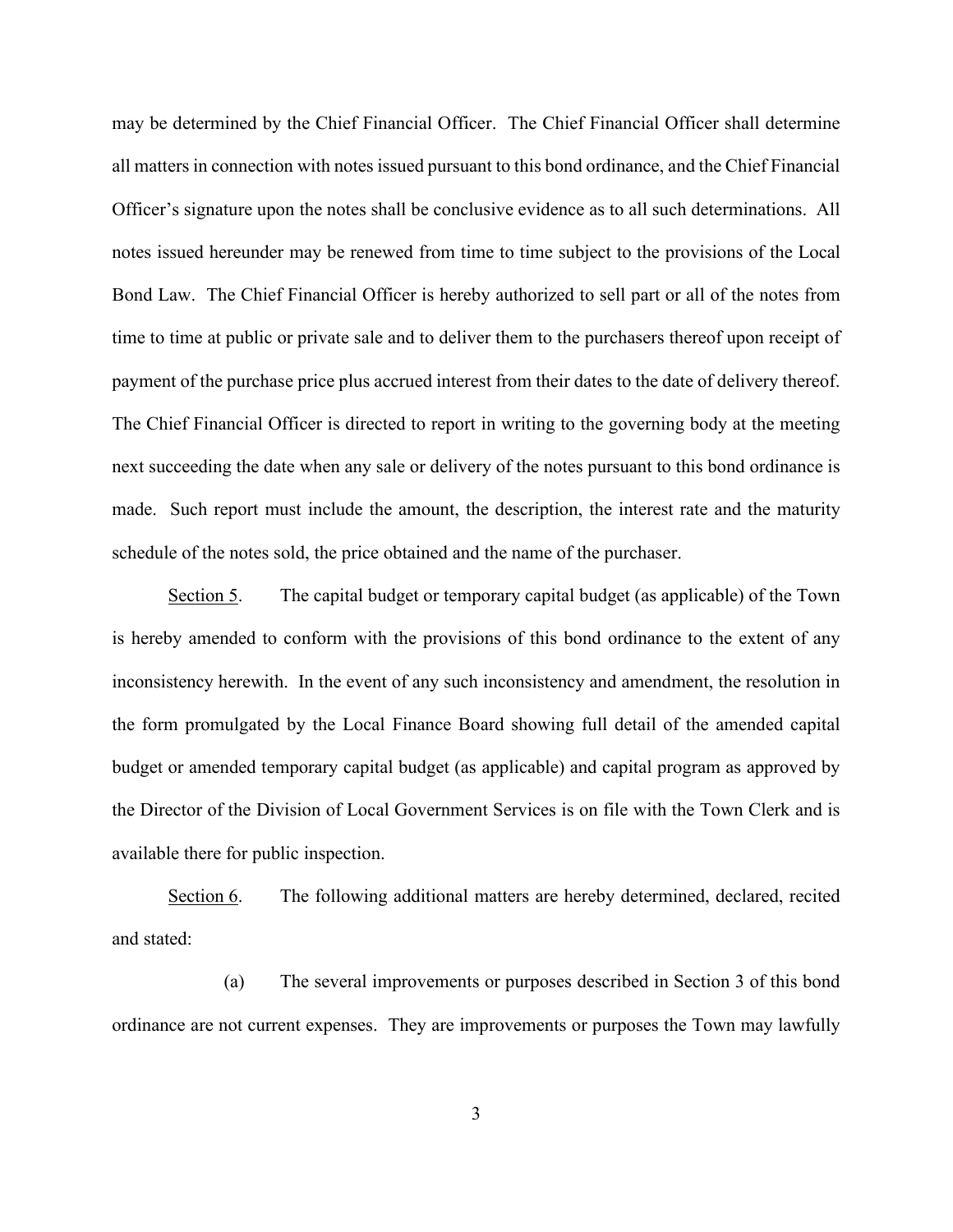undertake as general improvements, and no part of the cost thereof has been or shall be specially assessed on property specially benefited thereby.

(b) The average period of usefulness of the several improvements or purposes, within the limitations of the Local Bond Law, computed on the basis of the respective amounts or obligations authorized for each improvement or purpose and the reasonable life thereof within the limitations of the Local Bond Law, is 14.4833 years.

(c) The Supplemental Debt Statement required by the Local Bond Law has been duly prepared and filed in the office of the Clerk, and a complete executed duplicate thereof has been filed in the office of the Director of the Division of Local Government Services in the Department of Community Affairs of the State of New Jersey. Such statement shows that the gross debt of the Town as defined in the Local Bond Law is increased by the authorization of the bonds and notes provided in this bond ordinance by \$570,000, and the obligations authorized herein will be within all debt limitations prescribed by that Law.

(d) An aggregate amount not exceeding \$95,000 for items of expense listed in and permitted under N.J.S.A. 40A:2-20 is included in the estimated cost indicated herein for the several improvements or purposes.

(e) The Town reasonably expects to commence acquisition or construction of the projects described in Section 3 hereof, and to advance all or a portion of the costs in respect thereof, prior to the issuance of bonds or notes hereunder. To the extent such costs are advanced, the Town further reasonably expects to reimburse such expenditures from the proceeds of the bonds or notes authorized by this bond ordinance, in an aggregate not to exceed the amount of bonds or notes authorized in Section 2 hereof.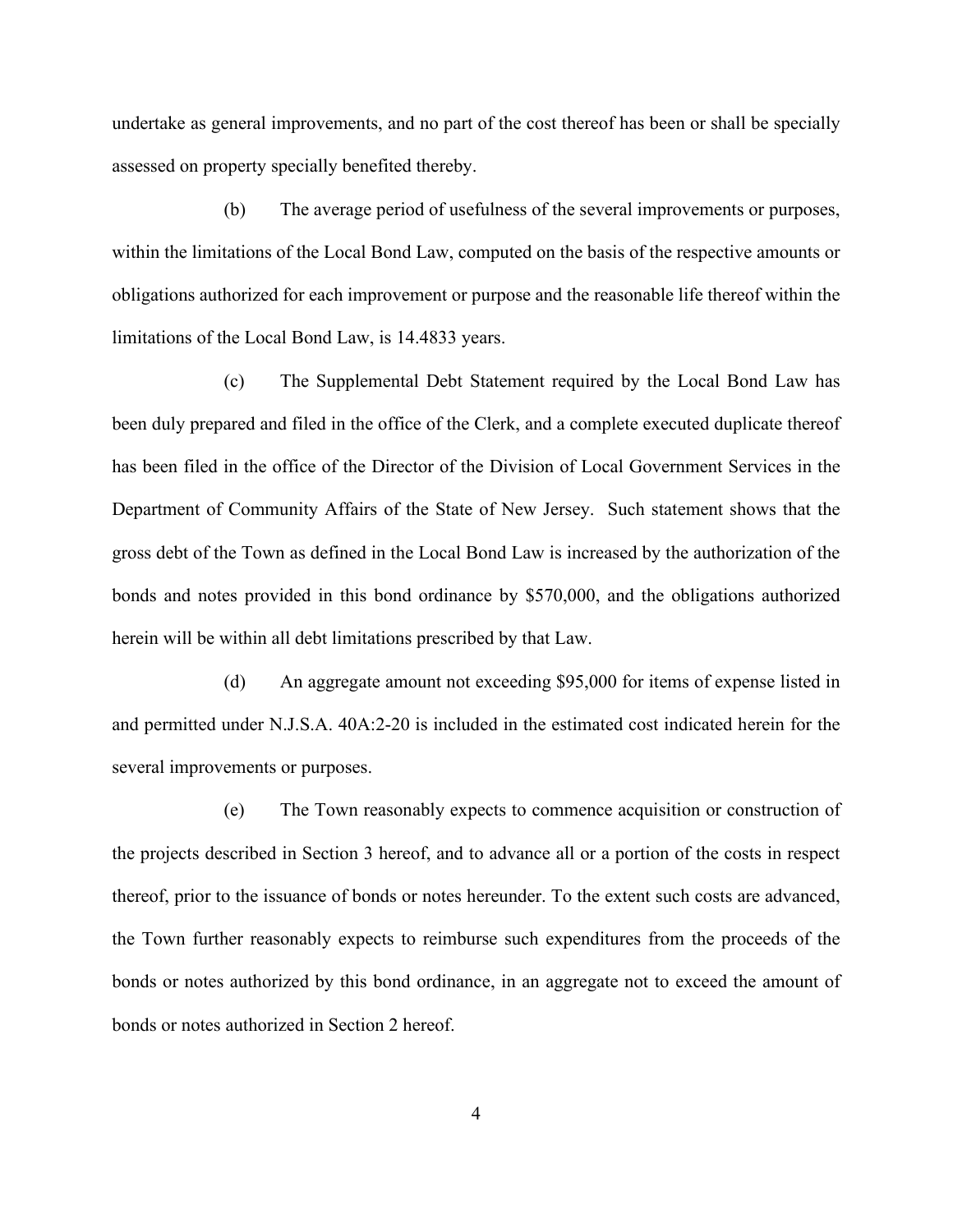Section 7. Any grant moneys received for the purposes described in Section 3 hereof shall be applied either to direct payment of the cost of the improvements or to payment of the obligations issued pursuant to this bond ordinance. The amount of obligations authorized but not issued hereunder shall be reduced to the extent that such funds are so used.

Section 8. The full faith and credit of the Town is hereby pledged to the punctual payment of the principal of and the interest on the obligations authorized by this bond ordinance. The obligations shall be direct, unlimited obligations of the Town, and the Town shall be obligated to levy ad valorem taxes upon all the taxable real property within the Town for the payment of the obligations and the interest thereon without limitation of rate or amount.

Section 9. The chief financial officer of the Town is hereby authorized to prepare and to update from time to time as necessary a financial disclosure document to be distributed in connection with the sale of obligations of the Town and to execute such disclosure document on behalf of the Town. The chief financial officer is further authorized to enter into the appropriate undertaking to provide secondary market disclosure on behalf of the Town pursuant to Rule 15c2- 12 of the Securities and Exchange Commission (the "Rule") for the benefit of holders and beneficial owners of obligations of the Town and to amend such undertaking from time to time in connection with any change in law, or interpretation thereof, provided such undertaking is and continues to be, in the opinion of a nationally recognized bond counsel, consistent with the requirements of the Rule. In the event that the Town fails to comply with its undertaking, the Town shall not be liable for any monetary damages, and the remedy shall be limited to specific performance of the undertaking.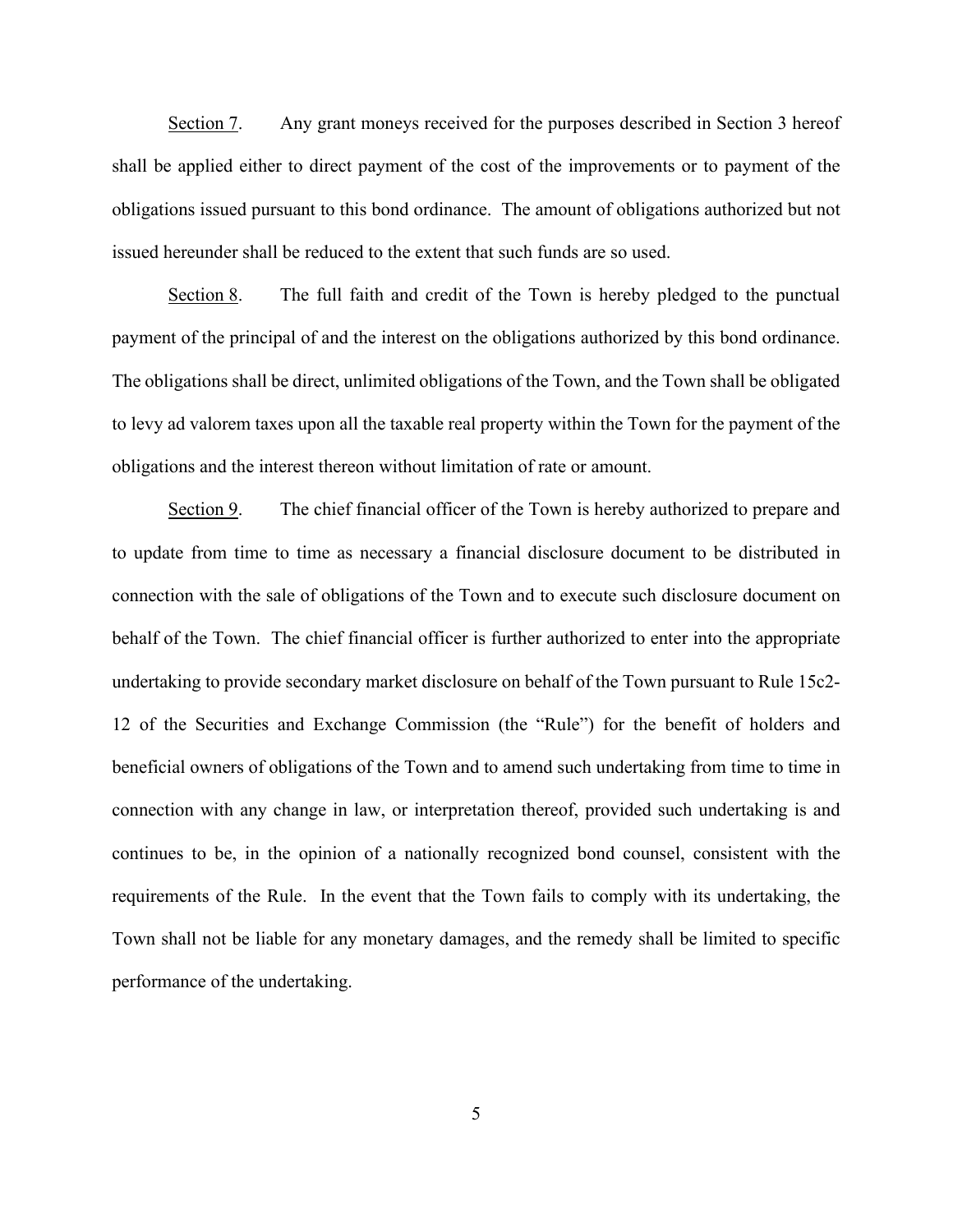Section 10. To the extent that any previous ordinance or resolution is inconsistent herewith or contradictory hereto, said ordinance or resolution is hereby repealed or amended to the extent necessary to make it consistent herewith.

Section 11. This bond ordinance shall take effect 20 days after the first publication thereof after final adoption, as provided by the Local Bond Law.

**Introduced: November 10, 2021**

**Adopted: December 15, 2021**

## **Statement**

The foregoing ordinance having been previously adopted for first reading and published was further considered by the Mayor and Board of Commissioners of the Town of West New York on **December 15, 2021** and at said date was duly and finally adopted after public hearing thereon.

Adelinny Plaza, RMC Town Clerk

 $\mathcal{L}_\mathcal{L}$  , which is a set of the set of the set of the set of the set of the set of the set of the set of the set of the set of the set of the set of the set of the set of the set of the set of the set of the set of